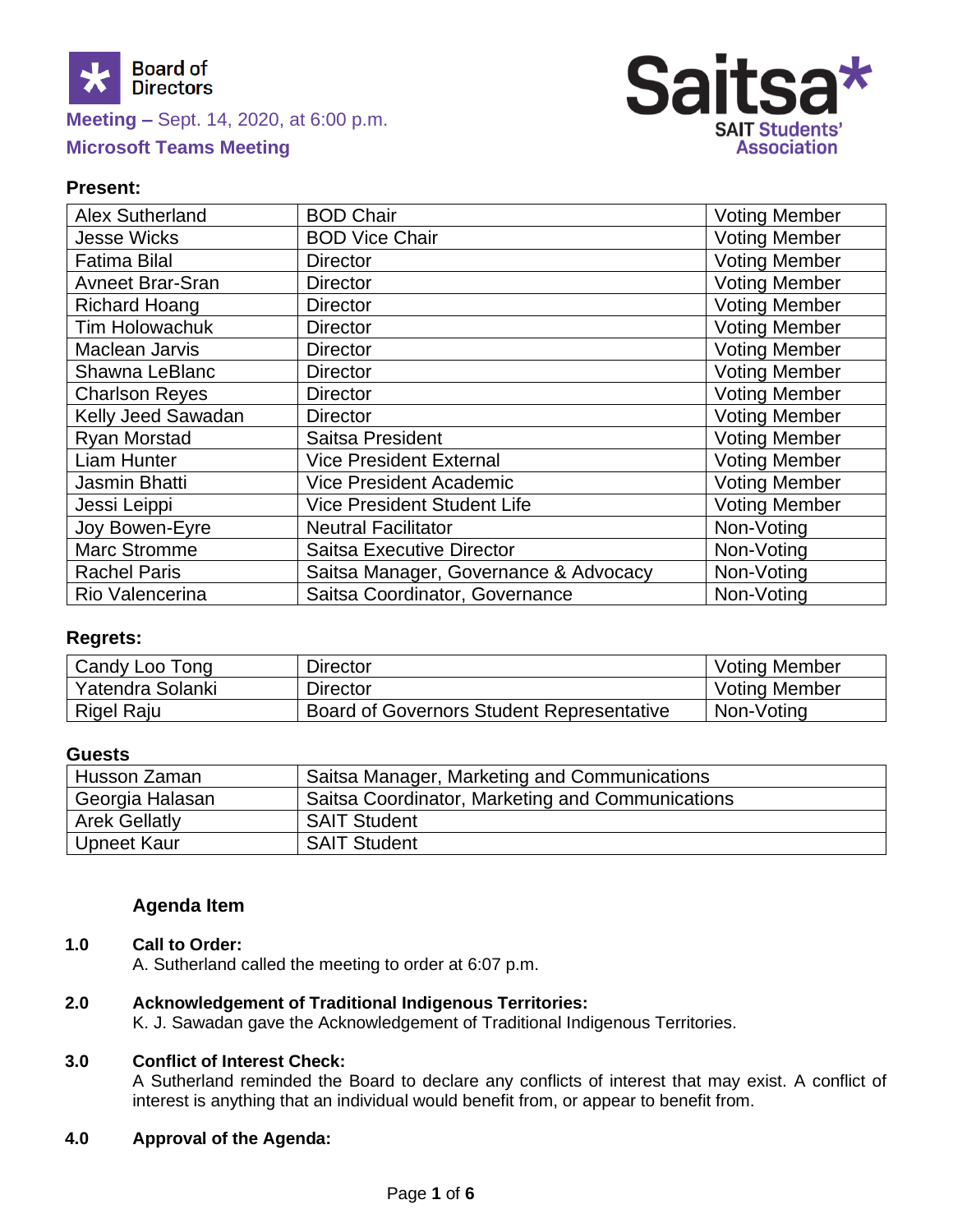

**Meeting –** Sept. 14, 2020, at 6:00 p.m.

**Microsoft Teams Meeting**



R. Morstad made the following amendments to the agenda:

- Item 9.1 was amended to read "Executive Council Hours"
- Executive Director Review and Compensation was added as item 9.2.

#### **Motion:**

To approve the agenda as amended.

**T. Holowachuk/A. Brar-Sran Motion Carries**

## **5.0 Adoption of Minutes: 5.1 Regular Meeting of the Board from August 10, 2020**

#### **Motion:**

To approve the minutes of the Board meeting from August 10, 2020.

**F. Bilal/C. Reyes Motion Carries**

### **6.0 Student Engagement Opportunities**

G. Halasan and H. Zaman spoke to the Board regarding Culture O'clock, an initiative Saitsa is working on with the SAIT International center. The purpose of the opportunity is to have students share their cultural identities with the intention of increasing cultural awareness and appreciation among students. G. Halasan encouraged interested members of the Board to contact her if they would like to participate.

R. Morstad asked H. Zaman what plans Saitsa has to tackle student apathy during the pandemic. H. Zaman responded that Saitsa has over 130 events and programs scheduled to occur throughout the year. Much of the program is geared towards participation, wellness, and collective wellbeing.

*H. Zaman and G. Halasan left the meeting at 6:23 p.m.*

### **7.0 Individual Reports:**

#### **7.1 President**

Report as submitted.

R. Morstad highlighted the Alberta 2030 rework of the post-secondary system in Alberta. The membership of ASEC has listed the following priorities: Credit transferability, accountability and consultation, healthy and safe campuses, improved accessibility and quality of education, international student support, and open educational resources.

R. Morstad also highlighted the fact that SAIT is now a smoke-free campus.

### **7.2 Vice President Academic**

Report as submitted.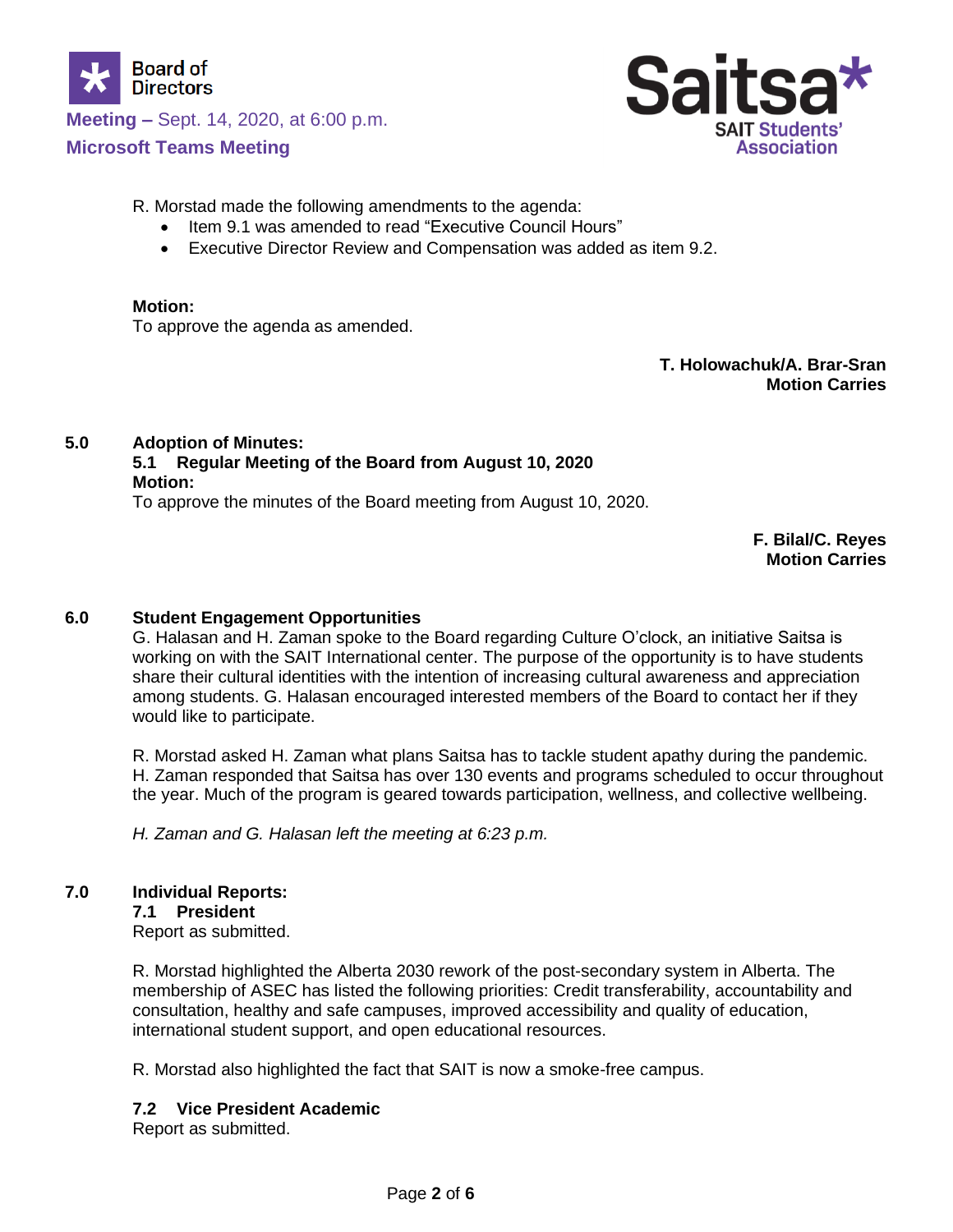

### **Meeting –** Sept. 14, 2020, at 6:00 p.m.

### **Microsoft Teams Meeting**



J. Bhatti highlighted her participation in orientation and classroom talks, nomination of students to sit on Academic Council, and EC work plan development.

#### **7.3 Vice President External**

Report as submitted.

L. Hunter highlighted the ASEC goals conference, and a meeting with Councillor Chahal for the Public Safety Taskforce, and the start of the Asterisk, Saitsa's upcoming podcast.

#### **7.4 Vice President Student Life**

Report as submitted.

#### **8.0 Committee Reports:**

#### **8.1 Finance Committee**

R. Morstad reported that the first draft of the Investment Policy Statement has been made and sent to Saitsa's investment advisors at BMO. The Finance Committee will meet after receiving feedback from the investment advisors for further development, and to bring the policy statement to the Board.

#### **8.2 Governance Committee**

A. Sutherland reported that the committee has not met.

R. Morstad stated that he has drafted a communications policy, and requested that it be added to the agenda of the committee.

T. Holowachuk requested a commitment for a meeting before the next regular Board meeting.

#### **8.3 Nominations Committee**

J. Wicks reported that the committee has not met.

#### **9.0 Business Items:**

#### **9.1 Executive Council Hours**

J. Leippi reiterated that the hours for the VPSL position were reduced in July in response to an apparently decreased workload due to COVID-19. J. Leippi stated that as time progressed, she was asked to participate in more meetings than what could expected to be done during her working hours. J. Leippi asked the Board to consider increasing her hours to 20 hours per week to address these issues.

#### **Motion:**

To move in-camera without guests, Vice Presidents, R. Valencerina and R. Paris.

**R. Morstad/T. Holowachuk Motion Carries**

*The meeting moved in-camera at 6:58 p.m.*

#### **Motion:**

To move ex-camera.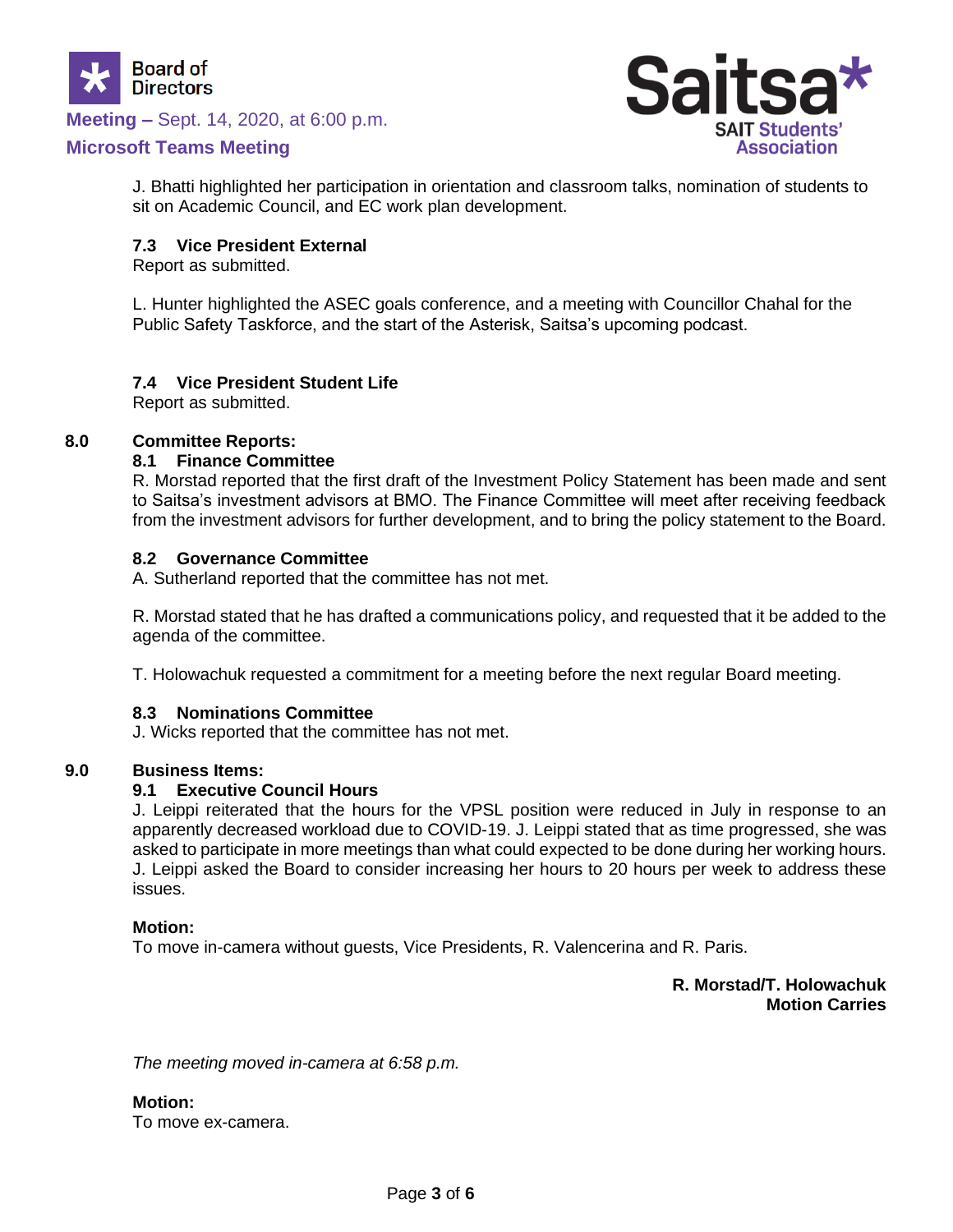



**M. Jarvis/A. Brar-Sran Motion Carries**

*The meeting moved ex-camera at 7:25 p.m.*

**Motion:** To increase the VP Student Life hours to 20 hours per week.

> **A. Sutherland/K. J. Sawadan 10-4-0 Motion Carries**

#### **Motion:**

To reinstate the President to full-time hours of 35 hours per week.

**A. Sutherland/L. Hunter 11-3-0 Motion Carries**

### **9.2 Executive Director Review and Compensation**

#### **10.0 Information**/**Discussion:**

#### **10.1 EC Goals Presentation**

R. Morstad, J. Bhatti, L. Hunter, and J. Leippi presented their goals to the Board for approval. The Executive Goals were developed over the summer with the guidance of staff. A series of questions were posed and discussion followed.

### **10.2 BOD Committee Appointments**

#### **Motion:**

To appoint F. Bilal, K. J. Sawadan, M. Jarvis, and J. Bhatti to the following committees of the Board:

#### **Finance Committee:**

- F. Bilal
- K. J. Sawadan

### **Governance Committee:**

• M. Jarvis

#### **Nominations Committee:**

• J. Bhatti

**Motion:**

To adjourn for a 5 minute recess.

**A. Sutherland/R. Morstad Motion Carries**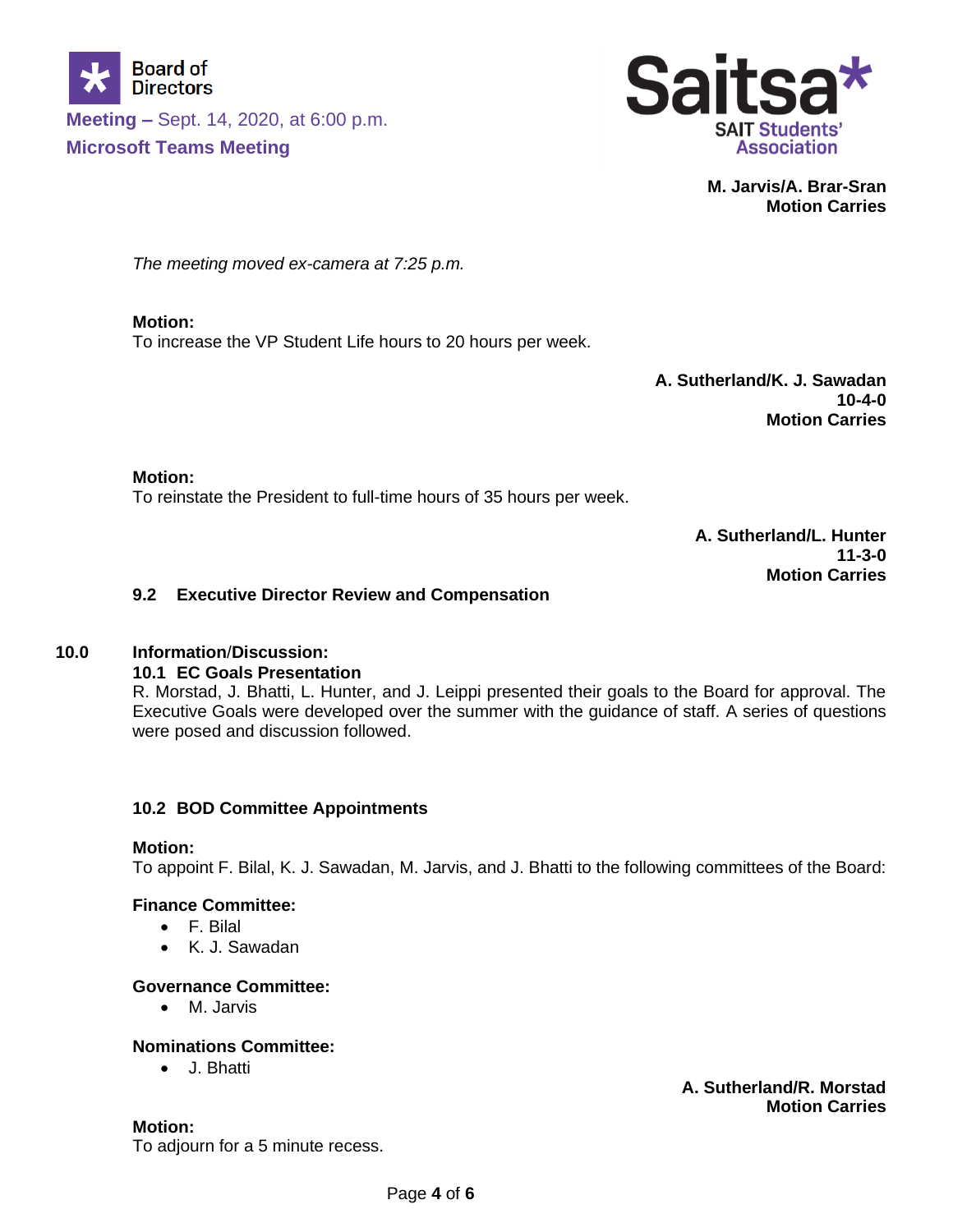



**A. Sutherland/L. Hunter Motion Carries**

*The meeting adjourned for a 5-minute recess at 8:20 p.m.*

*The meeting reconvened at 8:25 p.m.*

**10.3 Budget Update** M. Stromme provided an update on the organization's budget.

**Motion:** To move in-camera without guests, or R. Valencerina and R. Paris.

> **A Sutherland/T. Holowachuk Motion Carries**

*The meeting moved in-camera at 8:32 p.m.*

### **Motion:**

To move ex-camera.

**C. Reyes/L. Hunter Motion Carries**

*The meeting moved ex-camera at 8:42 p.m*

### **Motion:**

*.*

To approve adjustments to Saitsa's 2020 budget as presented.

**A Sutherland/K. J. Sawadan Motion Carries**

*ACTION: Marc Stromme, Saitsa's Executive Director, is to present a revised budget for the remainder of the fiscal year at the December 7, 2020 Board of Directors Meeting.* 

### **10.4 Upcoming Saitsa Events**

R. Valencerina updated the Board on upcoming Saitsa events.

### **10.5 ED Report**

M. Stromme provided his report to the Board.

### **Motion:**

To refer the monthly financial statement presentation and overview to the Finance Committee.

**R. Morstad/L. Hunter 13-1-0**